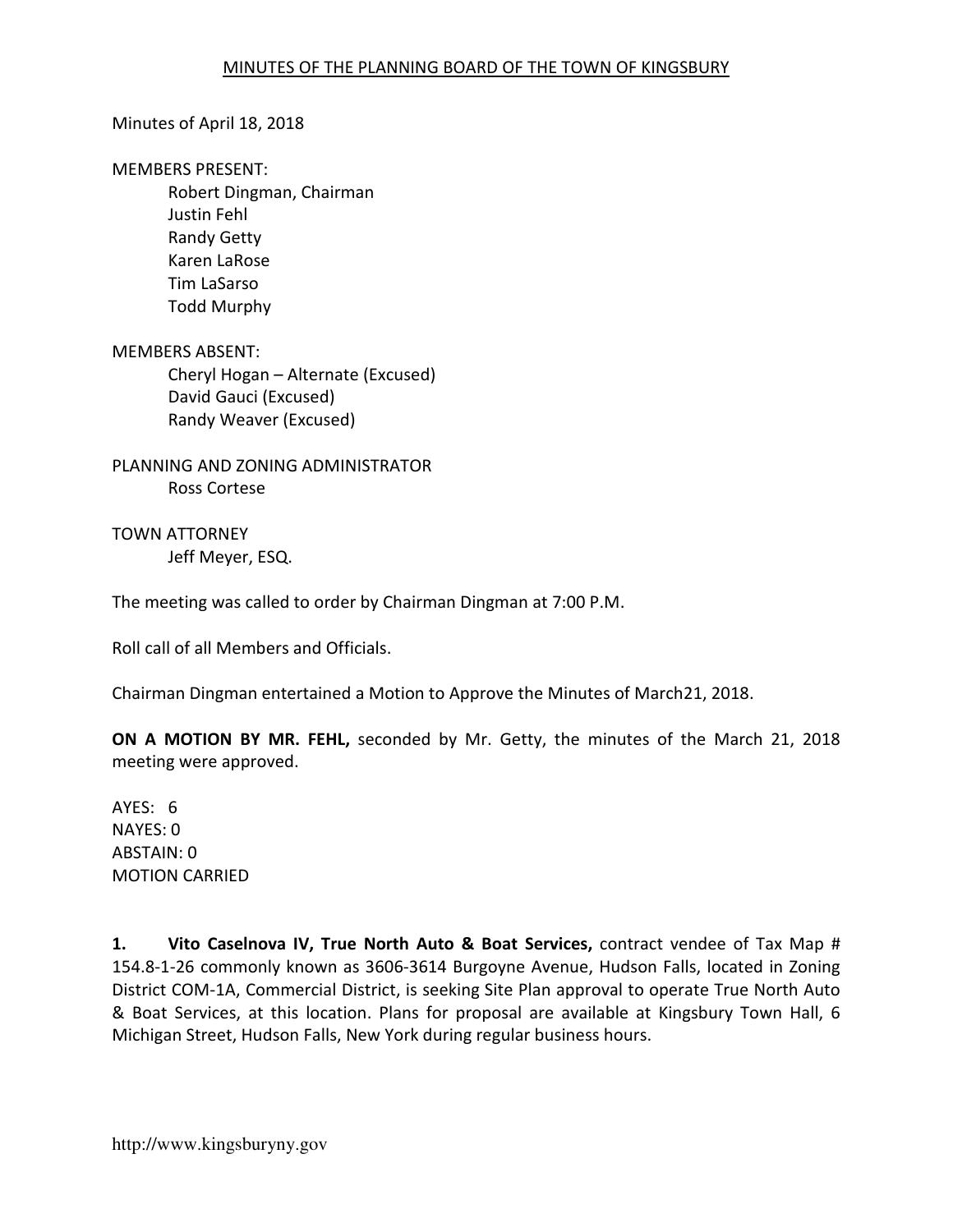Planning Board Meeting April 18, 2018 Page 2 of

Chairman Dingman introduced Vito Caselnova IV, True North Auto & Boat Services to address the Board.

Mr. Caselnova stated he will be doing business as True Auto & Boat Services, which will include sales and light repair work. He will be using the corner lot and the shop and an office space at 3614 Burgoyne Avenue.

Chairman Dingman asked Mr. Caselnova if he was aware of the issues with this property. Chairman Dingman stated you are not allowed to do any fluid changes on this property. If something does go wrong on the property Mr. Caselnova will be responsible for this with NYS Department of Environmental Conservation.

Mr. Caselnova responded he is aware of this.

Chairman Dingman stated this is an approved use and Washington County Planning Agency found this project to be a matter of local concern.

Mr. Cortese questioned Mr. Caselnova if he had applied for his Dealer Registration License permit.

Mr. Caselnova stated yes that he has applied for a repair shop and sales.

Chairman Dingman stated the Dealer Registration License application was included in with Mr. Caselnova application to come before the Board.

Mr. LaSarso questioned what kind of repairs will be done at this location.

Mr. Caselnova replied light repair work, examples: suspension work, brake jobs, exhaust jobs. The light repair work is not the main drive of his business. This will help aid the sales. His plan is to work mostly on his own vehicles and boats and some work for the public. Oil changes and repairs that are not allowed will be out sourced.

Chairman Dingman questioned if there would be any water use to wash vehicles and boats.

Mr. Caselnova stated he will if this is an allowed use.

Attorney Meyer stated there is necessarily a restriction of water, but once you use a certain number of gallons of water it will trigger Stromwater Permit from DEC. DEC is very hesitant to issue Stormwater Permits on this property.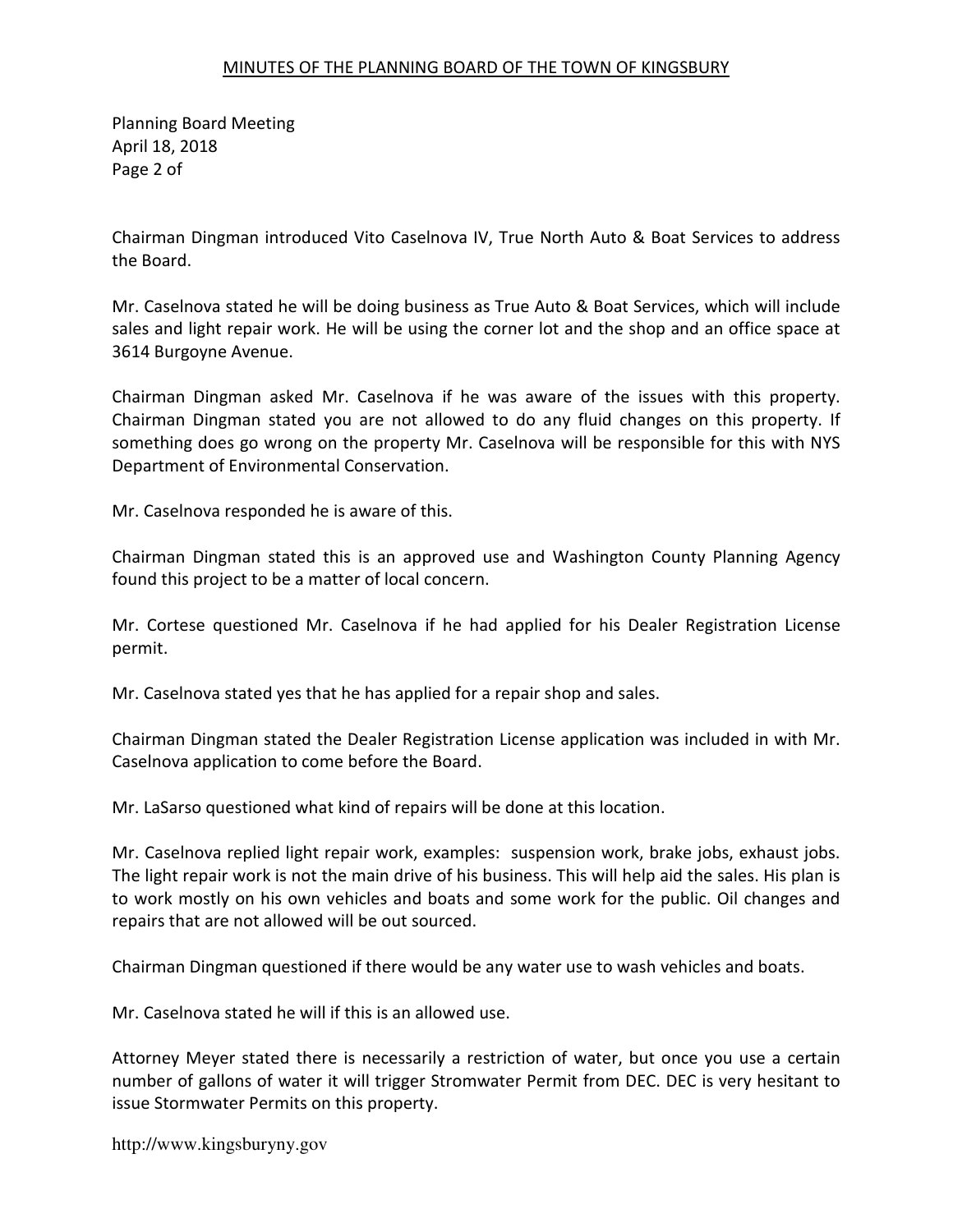Planning Board Meeting April 18, 2018 Page 3 of

Discussion ensued among the Board with questions address by the Applicant.

There being no comments from the public, Chairman Dingman closed the public hearing.

ON A MOTION BY MR. LASARSO, and seconded by Mrs. LaRose the Kingsbury Planning Board declares lead agency status and having reviewed the short form SEQRA submission and having taken a hard look at the potential environmental impacts finds that there are no potential negative environmental impacts anticipated from this project and the Board issued a negative declaration on the project.

The Board then reviewed the proposed Resolution.

## Resolution No. 1 of April 18, 2018

SITE PLAN REVIEW—Vito Caselnova, IV, True North Auto & Boat Sales, contract vendee of Tax Map # 154.8-1-26, commonly known as 3606-3614 Burgoyne Avenue, is seeking site plan approval to operate an automobile and boat sales and services at this location. This action is pursuant to Section 280-23G of the Code of the Town of Kingsbury.

ON A MOTION BY RANDY GETTY, seconded by Justin Fehl based on all of the evidence and materials submitted by the Applicant and the representations made at the meeting, and the Washington County Planning Board deeming the matter a matter of local concern, the Application is hereby approved subject to the following conditions:

- 1. Applicant shall maintain sight distances on the corner of Burgoyne and County Route 41, by not parking any vehicles on such corner that will obstruct the views on said highways.
- 2. All vehicles must be parked on impervious surfaces.
- 3. Applicant shall be responsible for all necessary State, Federal and Local permits as applicable and shall forward to the Town copies of the same.
- 4. All information and representations contained in the materials submitted by the Applicant and discussed at the meeting are incorporated herein as conditions.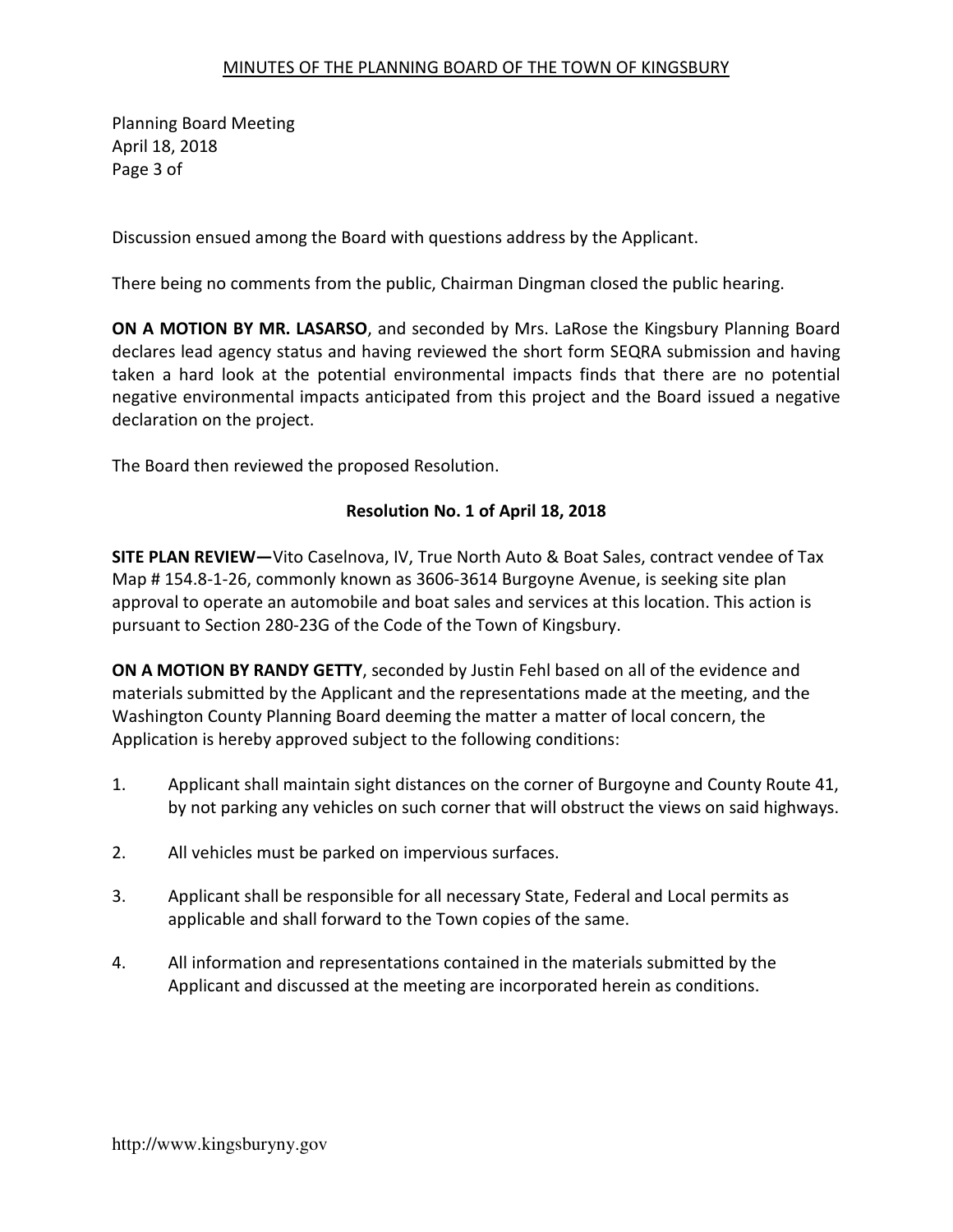Planning Board Meeting April 18, 2018 Page 4 of

2. PRELIMINARY - CUMBERLAND FARMS INC. owner of 1075 State Route 196, Hudson Falls, NY, Town of Kingsbury and Tax Parcel ID's 154.11-6-7 & 8, is seeking Site Plan Review for a redevelopment of Cumberland Farms Convenience Store at this location. Plans for proposal are available at Kingsbury Town Hall, 6 Michigan Street, Hudson Falls, New York during regular business hours.

Chairman Dingman introduced Stefanie DiLallo Bitter, Esq., Bartlett, Pontiff, Stewart & Rhodes, P.C., who will be representing Cumberland Farms. Attorney Bitter introduced Alanna Moran, VSH and Amanda Sweetman, Bohler Engineering.

Ms. Bittner stated they are here to night for preliminary hearing, and are proposing to replace the existing Cumberland Farms at 1075 State Route 196 with a new facility. Included with the demolition of the existing store they are purchasing the adjacent lot which will make the lot 10.3 +/- acres. The new store will be 5275 square feet and a five (5) pump fuel island. The parcel is large in size. The front portion of the parcel is zoned commercial and in this zone, both the convenient store and fueling stations are a permitted use.

Ms. Moran, VSH Transportation Engineer has done a traffic assessment and found that the access points would be two off from Burgoyne Avenue and one from State Route 196. They have been reviewing this project informally with NYS DOT on a monthly basis. This store will be of the new and improved look. The new look has not been constructed in the immediate area as of yet. There is a similar one at 107 Main Street, South Glens Falls. It is a smaller store than what is being proposed here but it will give you an idea of what this store will look like.

Ms. Bittner stated they have not looked into subdividing the lot as of yet due to discussions with the Village of Hudson Falls for water and sewer. They are testing to make sure wells and septic's could be supported if needed.

Ms. Bittner stated they wanted to start the conversation with the Board to see if there were any comments or suggestions before continue with full plans.

Chairman Dingman had questions regarding ways the traffic patterns could be changed. He understands this is a NYS DOT issue.

Mr. Fehl stated when pulling out of the store on to Burgoyne Avenue, with the current landscaping, there is a very large bush planted there and you cannot see the traffic light at the intersection of State Route 196 and Burgoyne Avenue.

Ms. Moran stated they will look into this.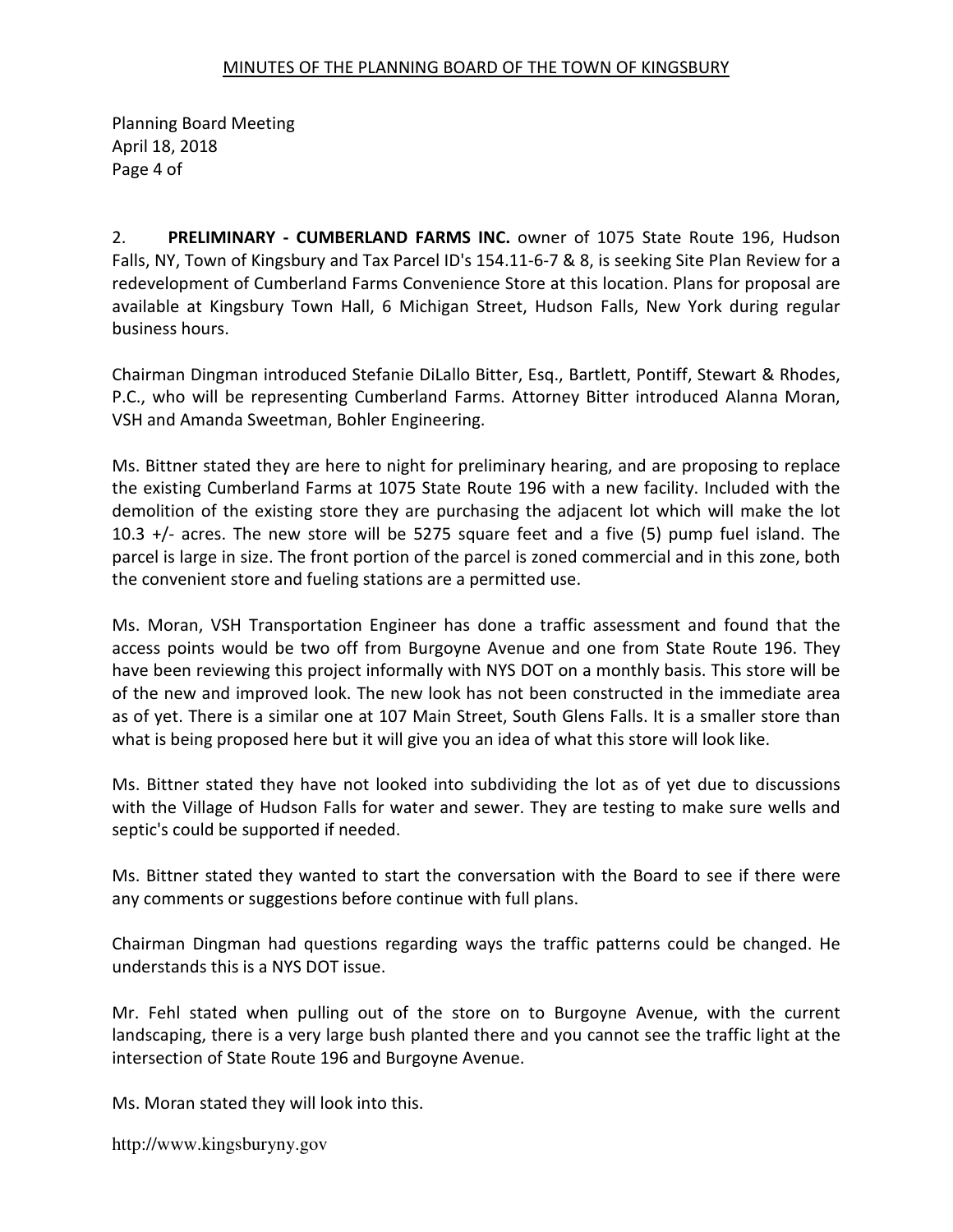Planning Board Meeting April 18, 2018 Page 5 of

Mike Graham, Highway Superintendent, stated for the record if the entrance is going to be on Martindale Avenue rather than Burgoyne Avenue, the Town does not plow typically in the middle of the night like the State does. Martindale Avenue does not have a lot of traffic at night. This would mean Martindale Avenue would not be plowed all night like the State Roads are. Mr. Graham also stated there are some trees close to the road now and asked for the sight distanced to be looked at before determining where the entrance would be. This will be decided by NYS DOT.

3. AVIATOR WAY SOLAR, LLC, contract vendee of Tax Map # 127.-1-27 and 127.-1-26.3 commonly known as 40 Aviator Way, Queensbury, NY, located in Zoning District, Residential Agricultural RA-1A District is seeking Site Plan approval to develop a 2 MW Solar Energy Facility at this location. Plans for proposal are available at Kingsbury Town Hall, 6 Michigan Street, Hudson Falls, New York during regular business hours.

Chairman Dingman introduced John Ragen, Cypress Creek Renewables, Zoning & Outreach Manager-Development, Thomas Puchner, and Phillips Lytle Attorneys at Law, Charles Utschig, Langan Engineering.

Chairman Dingman stated on because of the communication issues and trying to mitigate some of the issues, there were two different meetings. Ross Cortese, Tom Jarrett and Mr. Dingman met once to make sure what and where the engineering status was and what the questions were. On Friday, April 13, 2018 there was a meeting including Tom Puchner, attorney for Cypress Creek Renewables, Crystal Eggers, Langan Engineering, Jeff Meyer, Attorney for the Town of Kingsbury, Ross Cortese, Planning and Zoning Administrator and Chairman Dingman. They went through everything so that a draft resolution could be reviewed at the meeting tonight. Each member was given a copy of the Draft Resolution/Conditions.

The Board then reviewed the proposed Resolution/Conditions.

## PLANNING BOARD OF THE TOWN OF KINGSBURY COUNTY OF WASHINGTON, STATE OF NEW YORK

Adopted April 18, 2018

Introduced by RANDY GETTY Who moved its adoption

Seconded by TODD MURPHY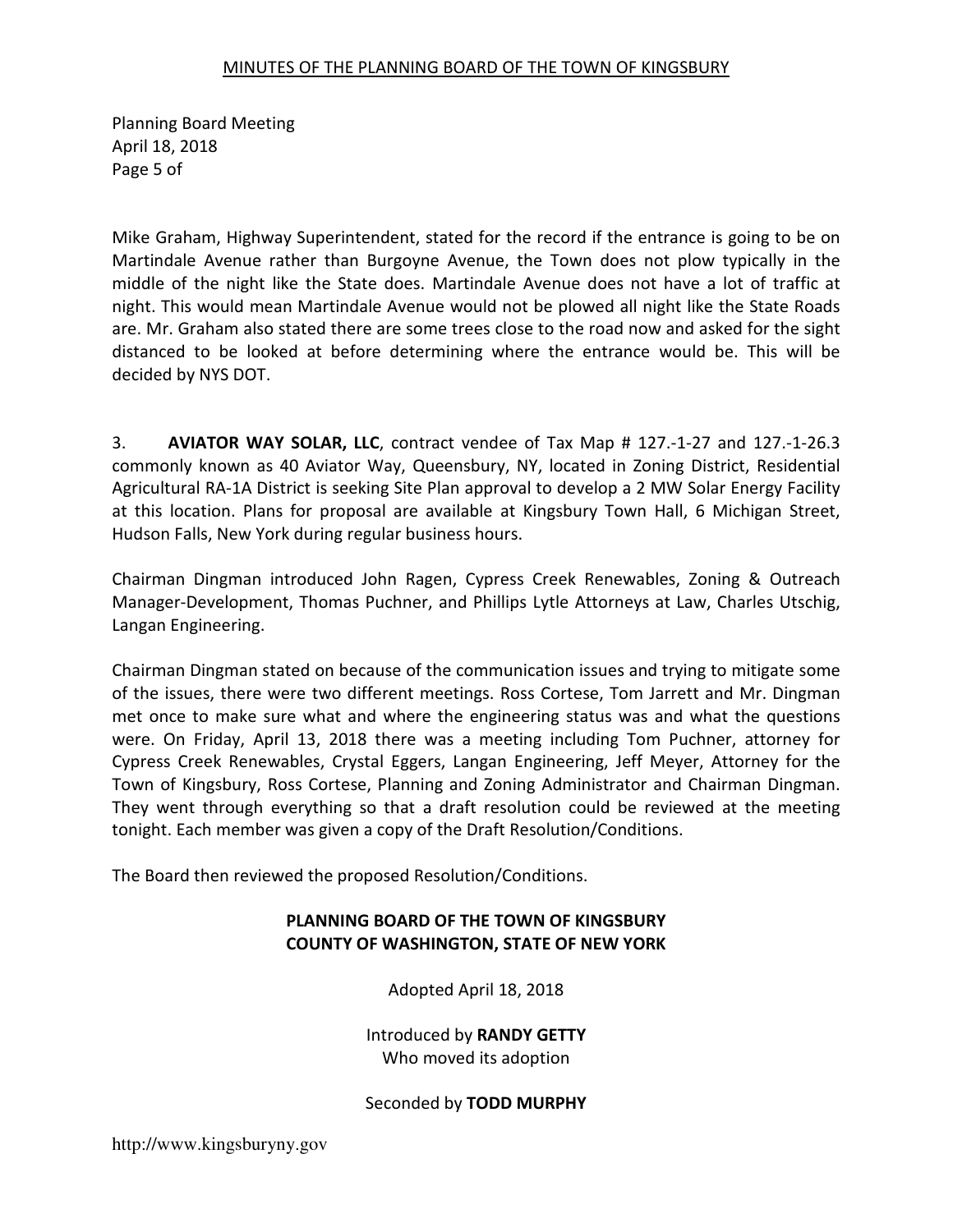Planning Board Meeting April 18, 2018 Page 6 of

# RESOLUTION APPROVING SITE PLAN APPLICATION OF CYPRESS CREEK RENEWABLES

WHEREAS, pursuant to Article VIII of the Zoning Local Law of the Town of Kingsbury contained in Chapter 280 of the Code of the Town of Kingsbury (hereafter the "Zoning Local Law"), the Town of Kingsbury Planning Board (hereafter the "Planning Board") is authorized and empowered to review and approve, approve with modifications or disapprove site plans prepared in accordance with said Article VIII of the Zoning Local Law; and

WHEREAS, Aviator Way Solar, LLC (hereafter the "Applicant"), by application dated March 13, 2017 has applied for site plan review by the Planning Board for the construction of a two (2) megawatt utility-scale solar array encompassing approximately 20 acres and associated utilities to be located at 40 Aviator Way, Town of Kingsbury, tax map no.: 127.-1-27 and 127.-1- 26.3 (hereafter the "Proposal"); and

WHEREAS, the Applicant has submitted to the Planning Board the following: site plans, layout landscaping, slope analysis, roadway profile, grading drainage plans, erosion and sediment control plans, utility plans, decommissioning plans, emergency response plans, numerous engineering comments and reports, and revised plans, as most recently revised on April 18, 2018, addressing comments of the Planning Board has considered the comments of the applicant and its agents (all of the above hereafter referred to as the "application"); and

WHEREAS, the Proposal as reflected in the Application is located in the RA-1A zoning district, as defined in the Zoning Local Law, and pursuant to Section 280-19.1 et. seq., site plan approval is required for this development; and

WHEREAS, the Planning Board accepted the Application and the Washington County Planning Board has reviewed the Application and deemed it a matter of local concern, a copy of which shall be included in the record herewith; and

WHEREAS, the Application, having previously been determined by the Planning Board to be a Type I action under the State Environmental Quality Review Act, and the Planning Board having reviewed the Full Environmental Assessment Form submitted for this Application and taken a hard look at the potential environmental impacts of the project and issued a negative declaration prior to taking up the review of the matter under Article VIII of the Zoning Local Law; and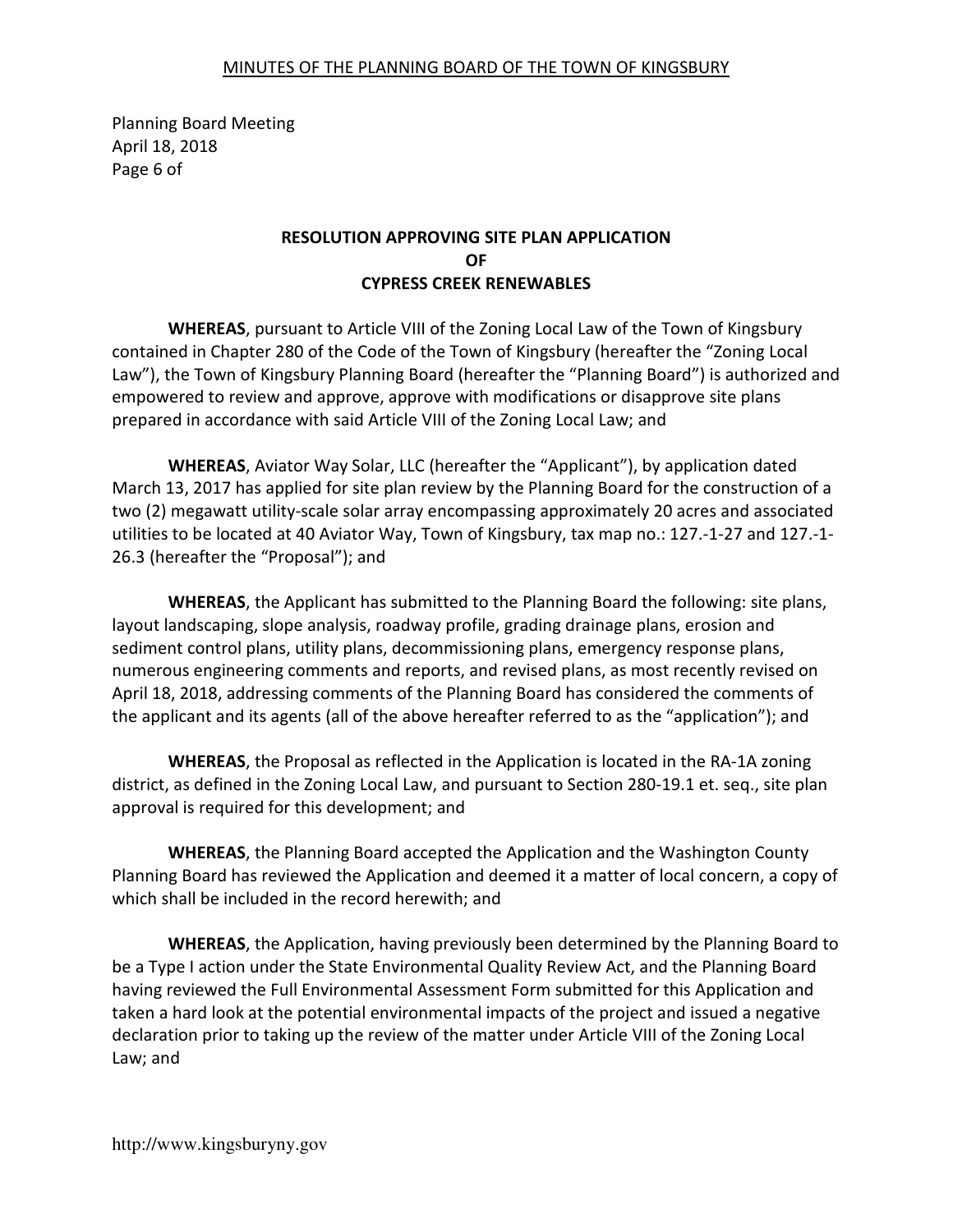Planning Board Meeting April 18, 2018 Page 7 of

WHEREAS, the Planning Board is prepared to review the application and make a final determination thereon in accordance with Article VIII of the Zoning Local Law.

# NOW THEREFORE BE IT RESOLVED:

 Section 1. The Planning Board hereby adopts the following findings in accordance with §280-34(C) of the Zoning Local Law:

 a. Location, arrangement, size, design and general site compatibility of buildings, lighting and signs.

The site is compatible to the proposed development. The proposed array is located to avoid potential impacts.

 b. Adequacy and arrangement of vehicular traffic access and circulation, including intersections, road widths, pavement surfaces, dividers and traffic controls.

Vehicular access to the site is adequate. The applicant has revised their plans to include improved access over a crushed stone road along with long term maintenance to ensure proper access.

 c. Location, arrangement, appearance and sufficiency of off-street parking and loading.

The off-street parking is adequate for the minimal use associated with the solar array.

 d. Adequacy and arrangement of pedestrian traffic access and circulation, walkway structures, control of intersections with vehicular traffic and overall pedestrian access.

Pedestrian access is not part of the proposal.

e. Adequacy of stormwater and drainage facilities.

The stormwater and drainage facilities have been properly engineered and amended as necessary. The Planning Board adopts the comments and amendments as discussed in the Technical Review Memorandum prepared by H. Thomas Jarrett, P.E. and finds them to be acceptable.

f. Adequacy of water supply and sewage disposal facilities.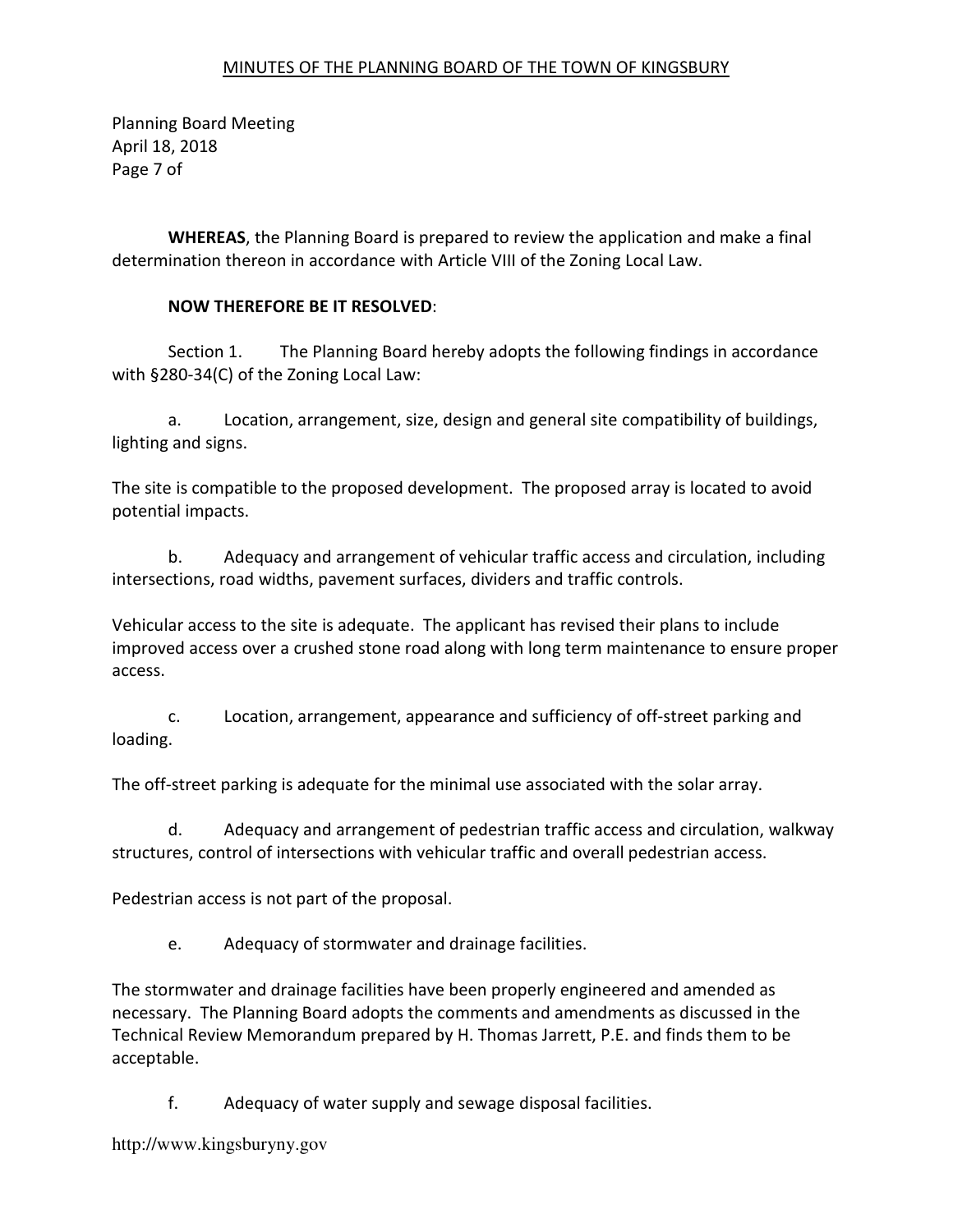Planning Board Meeting April 18, 2018 Page 8 of

There is no water supply or sewage disposal facilities are proposed with the project.

 g. Adequacy, type and arrangement of trees, shrubs and other landscaping constituting a visual and/or noise buffer between the applicant's and adjoining lands, including maximum retention of existing vegetation.

The applicant has designed the site to limit the visibility of solar array from adjoining properties through the retention of existing vegetation and topography. The Planning Board finds this adequate to shield the site from view.

 h. Adequacy of fire lanes and other emergency zones and the provision of fire hydrants.

The access road was designed to accommodate emergency vehicles and as such, the Planning Board finds this as adequate as designed. No provisions for fire hydrants were deemed necessary.

 i. Special attention to the adequacy and impact of structures, roadways and landscaping in areas with susceptibility to ponding, flooding and/or erosion.

The Planning Board, having taken a hard look at the potential impacts of the roadway and solar array on the wetland, pond and areas susceptible to flooding, find that these impacts have been sufficiently mitigated. In doing so, the Planning Board adopts the Technical Review Memorandum prepared by H. Thomas Jarrett, P.E. relative to the same.

 Section 2. Based on the review of all of the Application materials, and based on the findings contained above, the Planning Board hereby adopts the following findings in accordance with §280-35 of the Zoning Local Law:

 a. Does the use comply with all other requirements of the Zoning Local Law, including the dimensional regulations of the zoning district in which it is proposed to be located?

 Yes, the use is in accordance with the Zoning Law. The regulation of solar energy collectors was done so to encourage development of solar arrays in areas outside of the commercial zone, that is naturally screened, without utilizing productive agricultural lands. The proposal accomplishes these goals.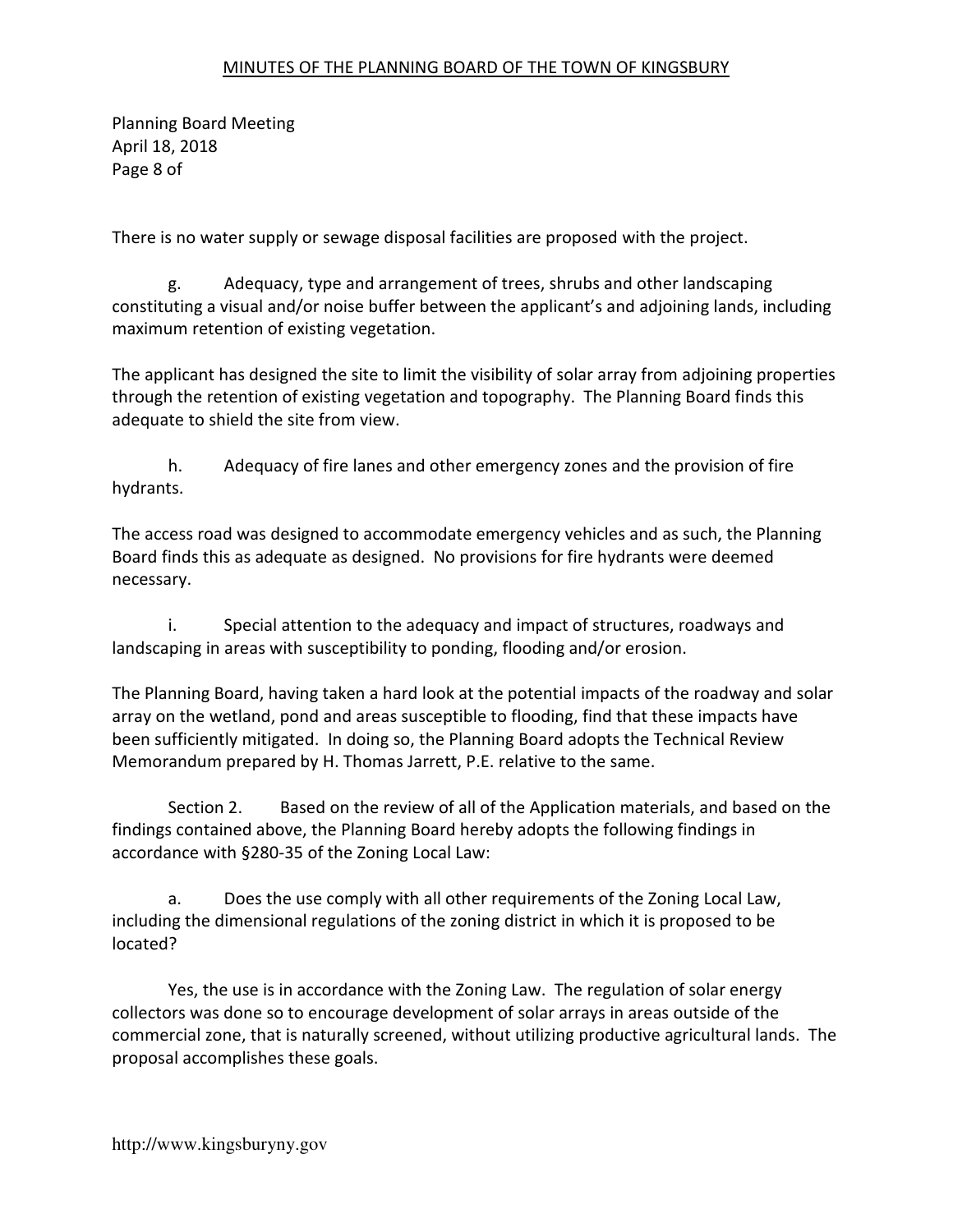Planning Board Meeting April 18, 2018 Page 9 of

 b. Will the use be in harmony with the general purpose and intent of the Zoning Local Law, specifically taking into account the location, character and size of the proposed use and the description and purpose of the district in which such use is proposed, the nature and intensity of the activities to be involved in or conducted in connection with the proposed use, and the nature and rate of any increase in the burden of supporting public services and facilities which will follow the approval of the proposed use?

 Yes, the use is in compliance with the Zoning Law. For the reasons stated previously, the solar array is uniquely suited to the property and it will not create a burden on public services.

 c. Will the establishment, maintenance or operation of the proposed use create public hazards from traffic, traffic congestion, or the parking of automobiles or be otherwise detrimental to the health, safety or general welfare of the persons residing or working in the neighborhood of such proposed use or be unduly detrimental or injurious to the property and improvements in the neighborhood or to the general welfare of the Town?

The proposed use will not create a public hazard. Upon completion of construction, the proposal is a passive use in a rural area of the Town, which will not be detrimental to the neighborhood or Town.

 d. Will the project have an undue adverse impact upon the natural, scenic, aesthetic, ecological, wildlife, historic, recreational or open space resources of the town or upon the ability of the public to provide supporting facilities and services made necessary by the project, taking into account the commercial, industrial, residential, recreational or other benefits that might be derived from the project?

The project will not have an undue impact upon the natural, scenic, aesthetic, ecological, wildlife, historic, recreational or open space resources of the Town. The proposal utilizes a long private road, topography and existing vegetation to shield the site from view. There are no public supporting services associated with the project so there will be no additional impacts.

 Planning Board shall take into account the following factors contained in §280-36 of the Zoning Local Law?

- a. Water. None.
- b. Land. None.
- c. Air. None.
- d. Noise. None.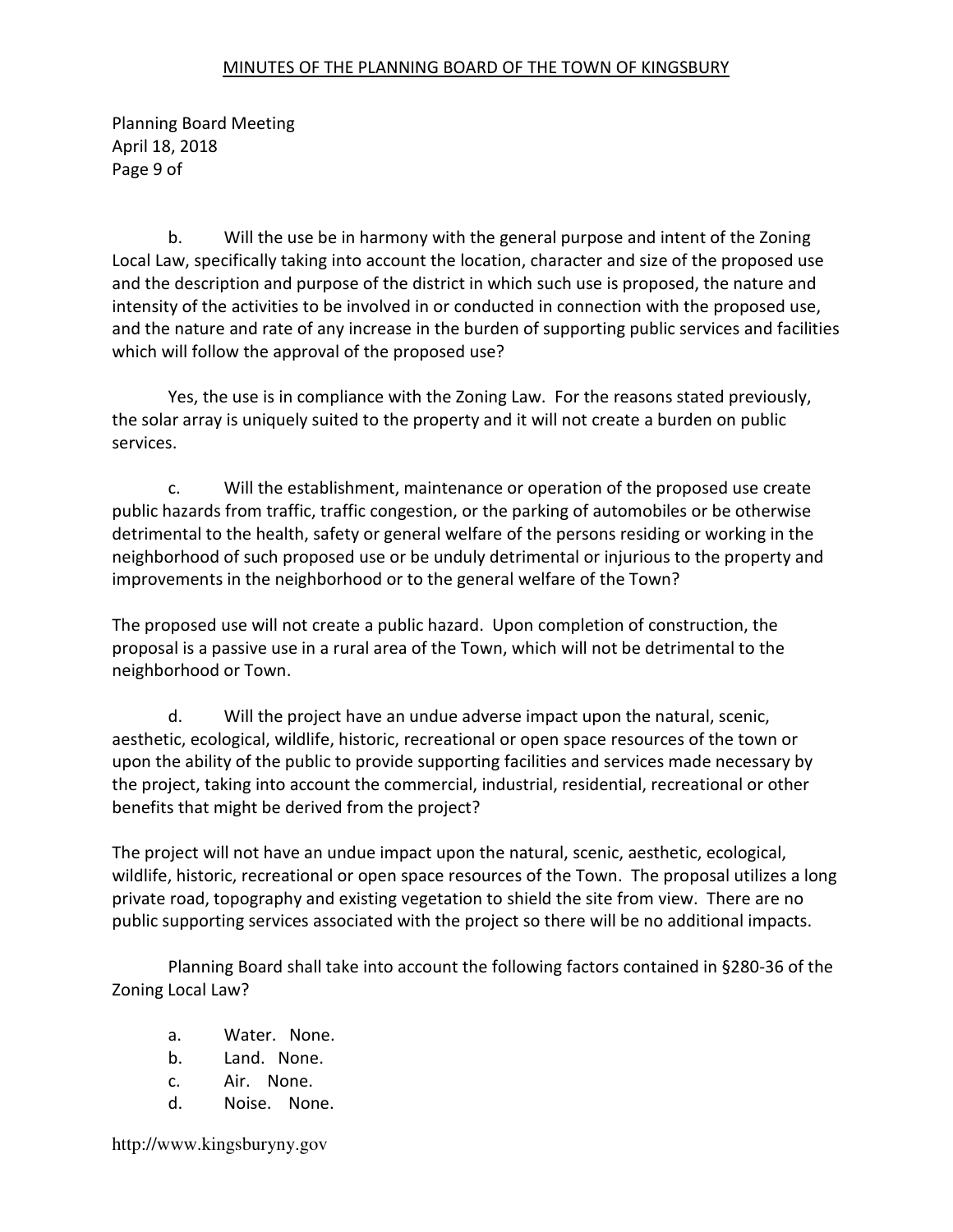Planning Board Meeting April 18, 2018 Page 10 of

- e. Critical resource areas. None.
- f. Wildlife. None.
- g. Aesthetics. None.
- h. Historic site conditions. None.
- i. Site development considerations. None.
- j. Governmental service and control factors. None.

Section 3. County Planning Board:

The County Planning Board reviewed the proposal and deemed it a matter of local concern.

Section 4. Approval and Conditions.

 Based on all of the foregoing, and all of the evidence and materials submitted by the Applicant, the Application is hereby approved with the following conditions:

a. The Warren County Department of Public Works, in conjunction with the Floyd Bennett Airport, shall sign off on the glare analysis provided by the applicant prior to any ground disturbance on site.

b. In the event there is a reasonably proven disturbance in the electromagnetic distribution system within one year of the project completion, the Applicant shall mitigate said impact.

c. All Department of Environmental Conservation and US Army Corp of Engineer permits and wetland crossing approvals must be provided to the Town prior to any ground disturbance on site.

d. Ground vegetation must be kept and maintained throughout the project site, with special attention being paid to under and around the solar array.

e. The access road shall be constructed and maintained in accordance Technical Review Memorandum of H. Thomas Jarrett, PE, and the Langan Engineering Plans as last revised on April 18, 2018. Maintenance shall include keeping Aviator Way and the access road free of snow and ice, along with seasonally appropriate maintenance.

f. Ingress and egress along Aviator Way shall not be obstructed in any way, which would limit or prohibit access of adjoining property owners.